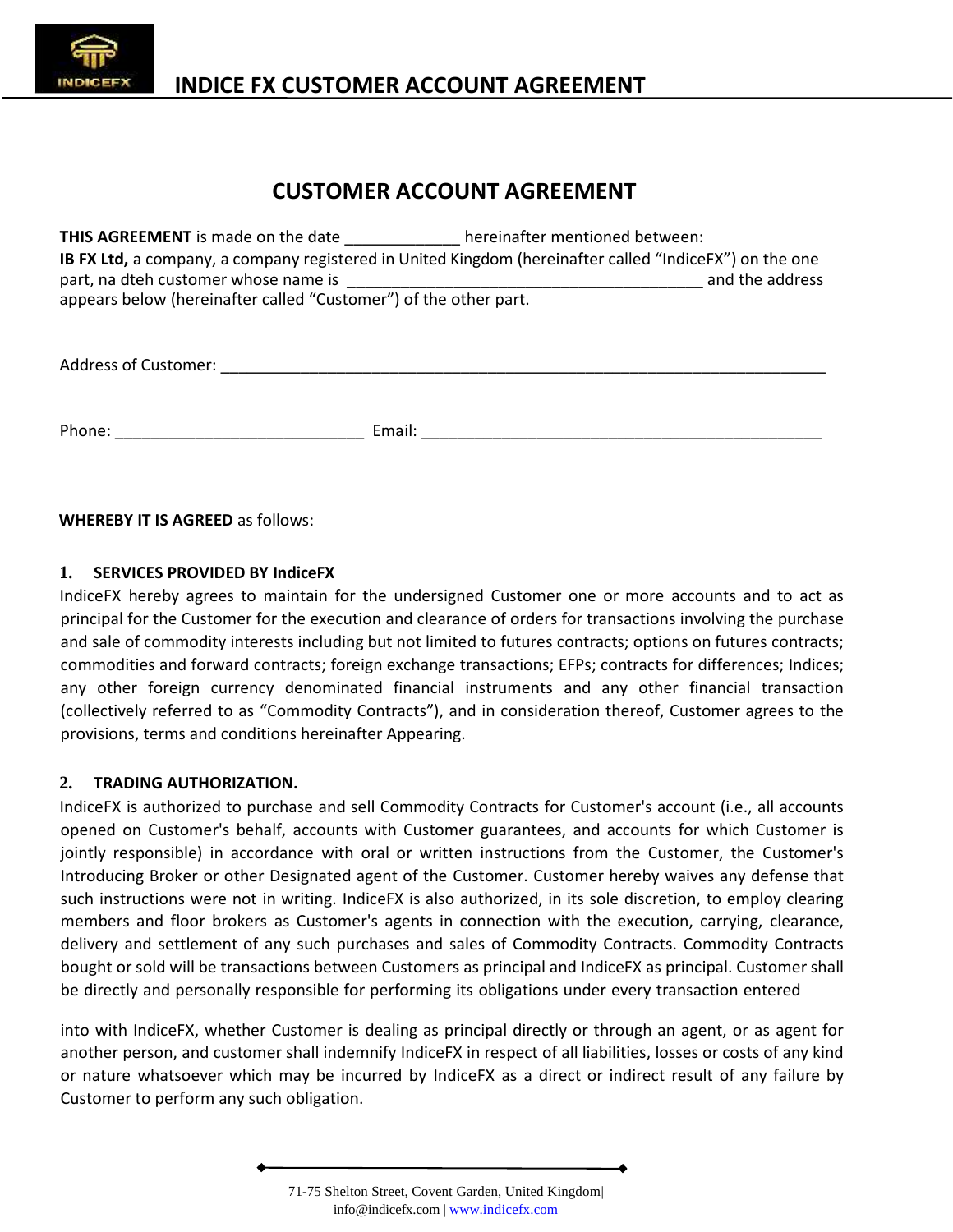

## **3. APPLICABLE RULES AND REGULATIONS.**

All orders entered for the purchase or sale of a Commodity Contract and all transactions in Commodity Contracts executed for Customer's accounts shall be subject to the constitution, by-laws, rules, regulations, customs and usages (collectively "rules") of the exchange or market, and its clearing house, if any, where such orders are directed or such transactions are executed and any applicable self-regulatory organization and to the rules and regulations promulgated hereunder (collectively "laws"). IndiceFX shall not be liable to Customer as a result of any action taken by IndiceFX or its agents in compliance with any ofthe foregoing rules or laws. This paragraph is solely for the protection and benefit of IndiceFX, and any failure by IndiceFX or its agents to comply with any of the foregoing rules or laws shall not be a breach of this Agreement and shall notrelieve Customer of any obligation under this agreement nor be construed to create rights under this agreement in favor of Customer against IndiceFX.

## **4. CHARGES PAYABLE BY CUSTOMER.**

Customer agrees to pay IndiceFX (a) such commissions and service fees as IndiceFX may establish and charge from time to time without prior notice to Customer; (b) the amount of any loss that may result from transactions by IndiceFX on Customer's behalf, including any deficit balance; and (c) interest on any deficit balance and on any other amounts payable to IndiceFX under this agreement at the rate of three percent (3%) over the prime rate in effect from time to time, as offered by the Bank Of America in , or the maximum rate allowed by law if any, whichever is higher.

**In the event of any miscalculation in reports/balance/accounts/deposits/withdrawal/swap, Capital Market Solutions has right to make amendments.**

### **5. RISK OF LOSS.**

All transactions effected for Customer's accounts and all fluctuations in the market prices of the Commodity Contracts carried in Customer's accounts are at Customer'ssole risk and Customer shall be solely liable under all circumstances. By execution of this agreement, Customer warrants that Customer is willing and financially able to sustain any such losses. IndiceFX is not responsible for the obligations of the persons with whom Customer's transactions are not affected, nor is IndiceFX responsible for delays in transmission, delivery or execution of Customer's orders due to malfunctions of communications facilities or other causes. IndiceFX shall not be liable to Customer for the loss of any margin deposits which is the direct or indirect result of the bankruptcy, insolvency, liquidation, receivership, custodianship or assignment for the benefit of creditors of any bank, another clearing broker, and exchange, clearing organization or similar entities. If at any time, Customer is not able, for whatever reason, to communicate with IndiceFX, IndiceFX shall not be responsible for any act, error, delay or omission resulting there from where such loss, damage or cost is a result of Customer's inability to enter into a transaction. Customer Acknowledges and agrees that any instruction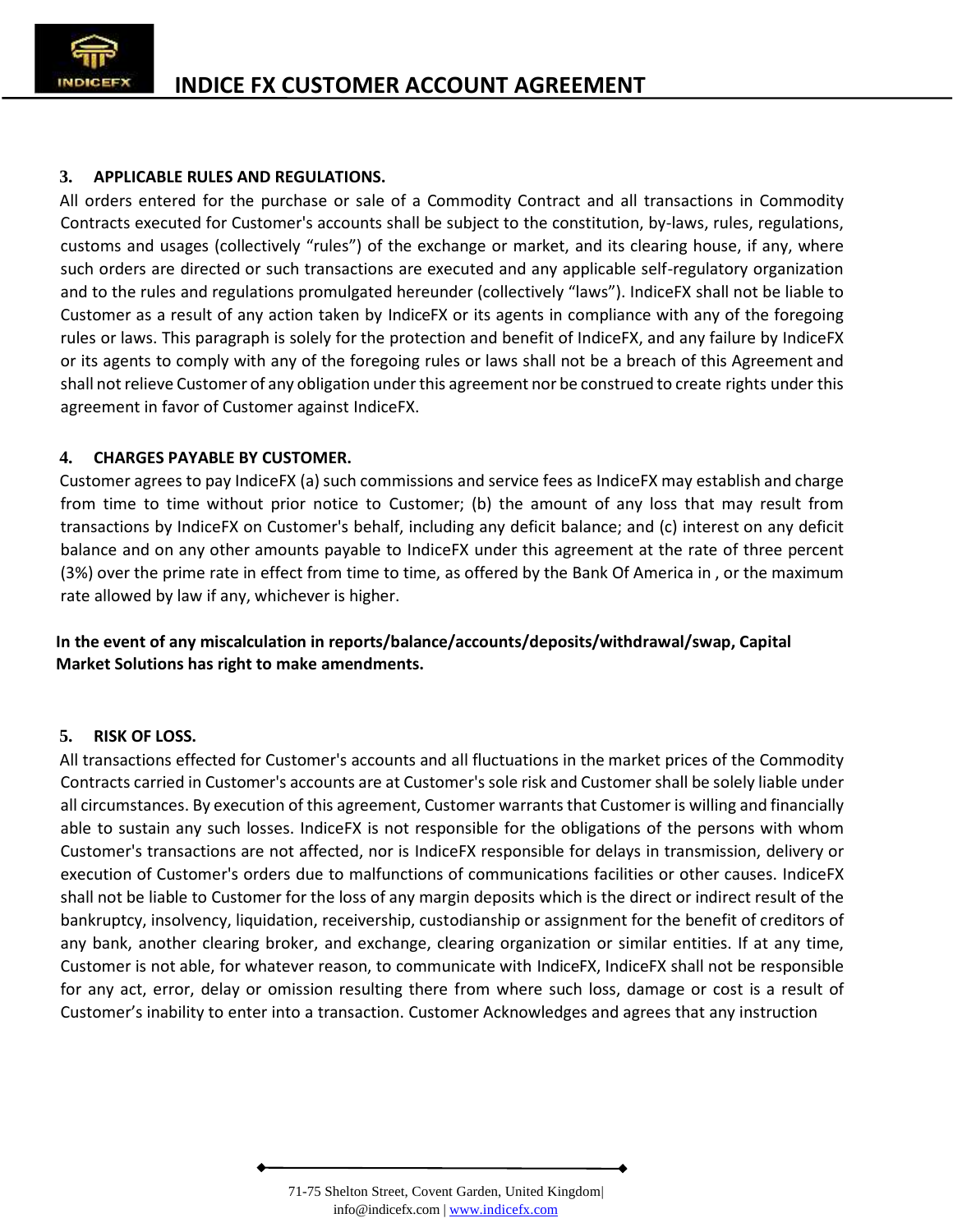

and communication transmitted by Customer or on his behalf is made at Customer's risk and Customer authorizes IndiceFX to rely and act on, and treat as fully authorized and binding upon Customer, any instruction (whether or not in writing) which IndiceFX believes in good faith to have been given by Customer or on his behalf by any agent, attorney or intermediary whom IndiceFX believes in good faith to have been duly authorized by Customer. Customer further acknowledges and agrees that IndiceFX is not responsible for any losses resulting directly or indirectly from any government restriction, exchange ruling, suspension of trading, promulgation of new laws and regulations, actions of independent floor brokers, or other persons beyond Capital Market Solution's control, clearing house failures, delays in receipt of funds and margins, hostilities, terrorist acts, war, strikes, national disaster or wire malfunction, delay in mails, electronic transmission or any other delay or inaccuracy in the transmission of orders or the information because of a breakdown or failure of transmission or communication facilities.

## **6. TRADING RECOMMENDATIONS.**

Customer acknowledges that any trading recommendations and market or other information communicated to

Customer by IndiceFX , although based upon information obtained from sources believed by IndiceFX to be reliable, may be incomplete, may not be verified, are subject to change and errors, may differ from advice given to other customers and may be changed without notice to Customer. Customer understands that IndiceFX or one ormore of its affiliates may have a position in and buy or sell Commodity Contracts which are the subject of information or recommendations furnished to Customer and that these positions and transactions of IndiceFX or any affiliate may not be consistent with the recommendations furnished to Customer. IndiceFX makes no representation or warranty with respect to the accuracy of trading recommendation and other information, nor to the tax Consequences of Customer's transactions. The Customer at all times shall enter into Contracts at his own risk and shall limit his dealing with IndiceFX on an execution-only basis.

### **7. Over-the-Counter Trading**

Customer understands that Over-the-counter ("OTC") products in currencies are not traded on exchanges as there is no central clearing mechanism to guarantee OTC trades. IndiceFX may apply its own risk analysis in deciding whether to participate in a particular market where its credit must stand behind each trade. Depending on the policies adopted by IndiceFX as counter-party, the company may decline to execute an order placed by a customer. IndiceFX will rely on their own knowledge of market prices in agreeing to an execution price. The execution price obtained for a customer to a large extent will reflect the true market price of a particular currency. While the OTC market as a whole is highly liquid, certain currencies, are less frequently traded and for this reason, IndiceFX may take longer to fill an order or may obtain an execution price that differs widely from the market.

### **8. INDEMNIFICATION.**

Customer hereby agrees to indemnify IndiceFX and hold IndiceFX harmless from any liability, losses, damages, costs or expenses (including attorneys' fees and expenses and any fines or penalties imposed by any governmental agency, contract market, exchange, clearing organization or other self-regulatory body) which IndiceFX may incur or be subjected to with respect to Customer's account or any transaction or position therein, or which arise out of, or which in any manner or way whatsoever are related to any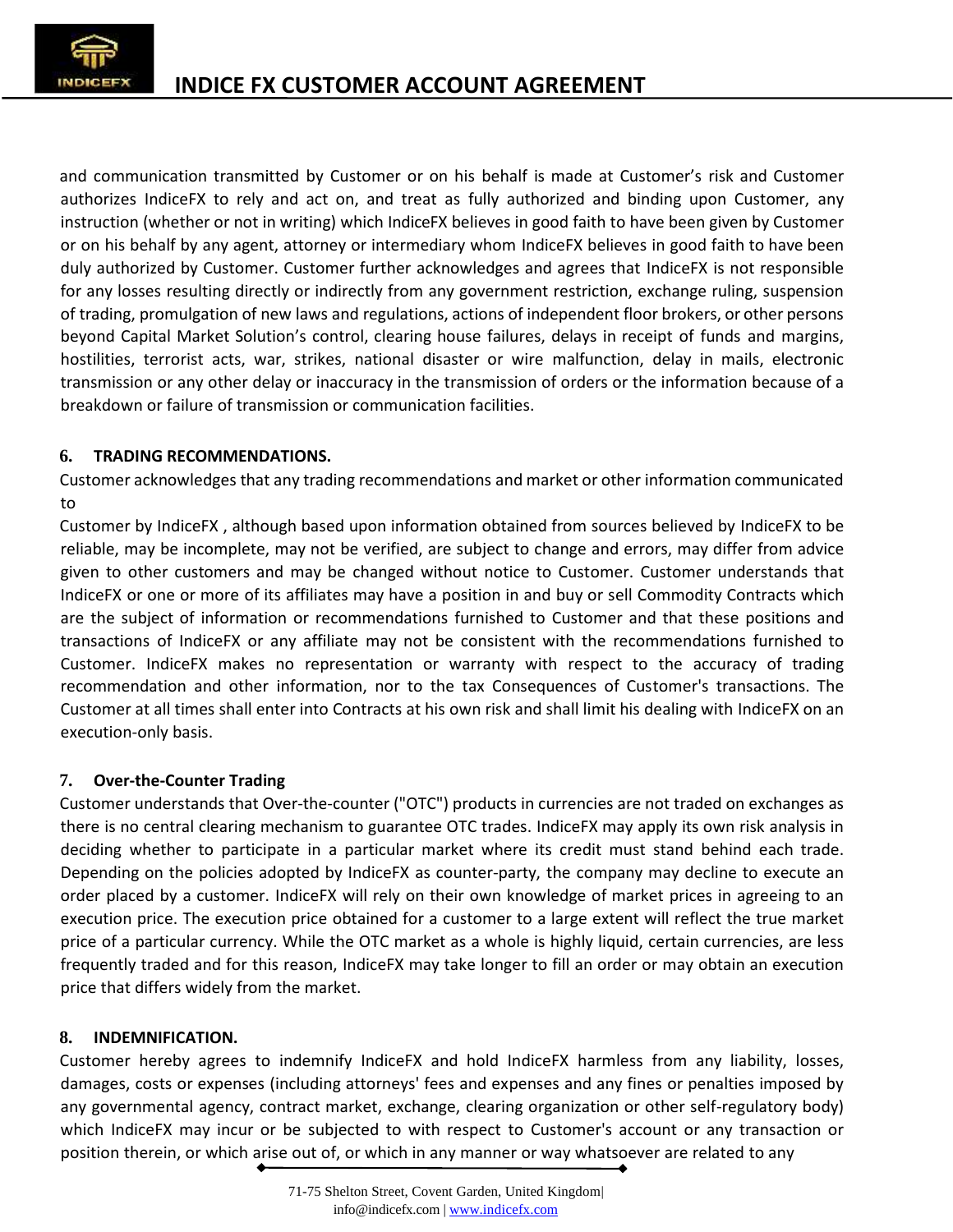

representation made by Customer in this Agreement, or by Customer's failure to perform any of his agreements made herein, including, but not limited to, the failure to immediately pay any deficit balances which may arise in Customer's account(s). This indemnity shall not apply in case IndiceFX shall become a party, without fault on IndiceFX' part, to any action or proceedings arising out of Customer's account(s) or orders given by CMS Prime. Without limiting the generality of the foregoing, Customer agrees to reimburse IndiceFX on demand for any cost of collection incurred by IndiceFX in collecting any sums owing by Customer under this agreement and any cost incurred by IndiceFX in successfully defending against any claims asserted by Customer, including all attorneys' fees, interest and expenses.

## **9. RECORDING.**

Customer understands that all conversations regarding Customer's accounts, orders and Commodity Contracts between Customer and IndiceFX may be recorded by IndiceFX, and Customer irrevocably consents to such recordings and waives any right to object to IndiceFX' use of such recordings as evidence in any proceeding or as IndiceFX otherwise deems appropriate. Such recordings shall remain the sole property of IndiceFX.

## **10. FOREIGN CURRENCY.**

If any transaction for Customer's accounts is affected on any exchange or in any market on which transactions are settled in a foreign currency, any profit or loss arising as a result of a fluctuation in the rate of exchange between such currency and the United States Dollar shall be entirely for Customer's account and at Customer's sole risk. IndiceFX is hereby authorized to convert funds in Customer's accounts into and from such foreign currency at rates of exchange prevailing at the banking and other institutions with which IndiceFX normally conducts such business transactions.

### **11. MARGIN REQUIREMENTS.**

Customer agrees to maintain at all times without demand from IndiceFX margin requirements for the positions in the customer's account(s). Customer will at all times maintain such margin or collateral for Customer's account(s) as requested from time to time by IndiceFX in its sole discretion (which requests may be greater than exchange and clearing house requirements). IndiceFX' determination of the current market value and the amount of additional and/or variation margin shall be conclusive and shall not be challenged by Customer. The Customer agrees to pay immediately and on demand any amount of margin deposits owing with respect to any of his accounts. It is agreed and understood that one hour is deemed to be a reasonable time for the customer to pay margin deposits, provided, however that IndiceFX, in its sole and absolute discretion, may request that deposits be made in a lesser period of time. Margin deposits shall be made by wire transfer of immediately available funds, or by such other means as IndiceFX may direct and shall be deemed made when received by IndiceFX. IndiceFX' failure at any time to call for a deposit of margin shall not constitute a waiver of IndiceFX' rights to do so at any time thereafter, nor shall it create any liability of IndiceFX to Customer. Customer shall provide IndiceFX with the names of bank officers and information necessary for immediate verification of wire transfers.

<sup>71-75</sup> Shelton Street, Covent Garden, United Kingdom| info@indicefx.com | www.indicefx.com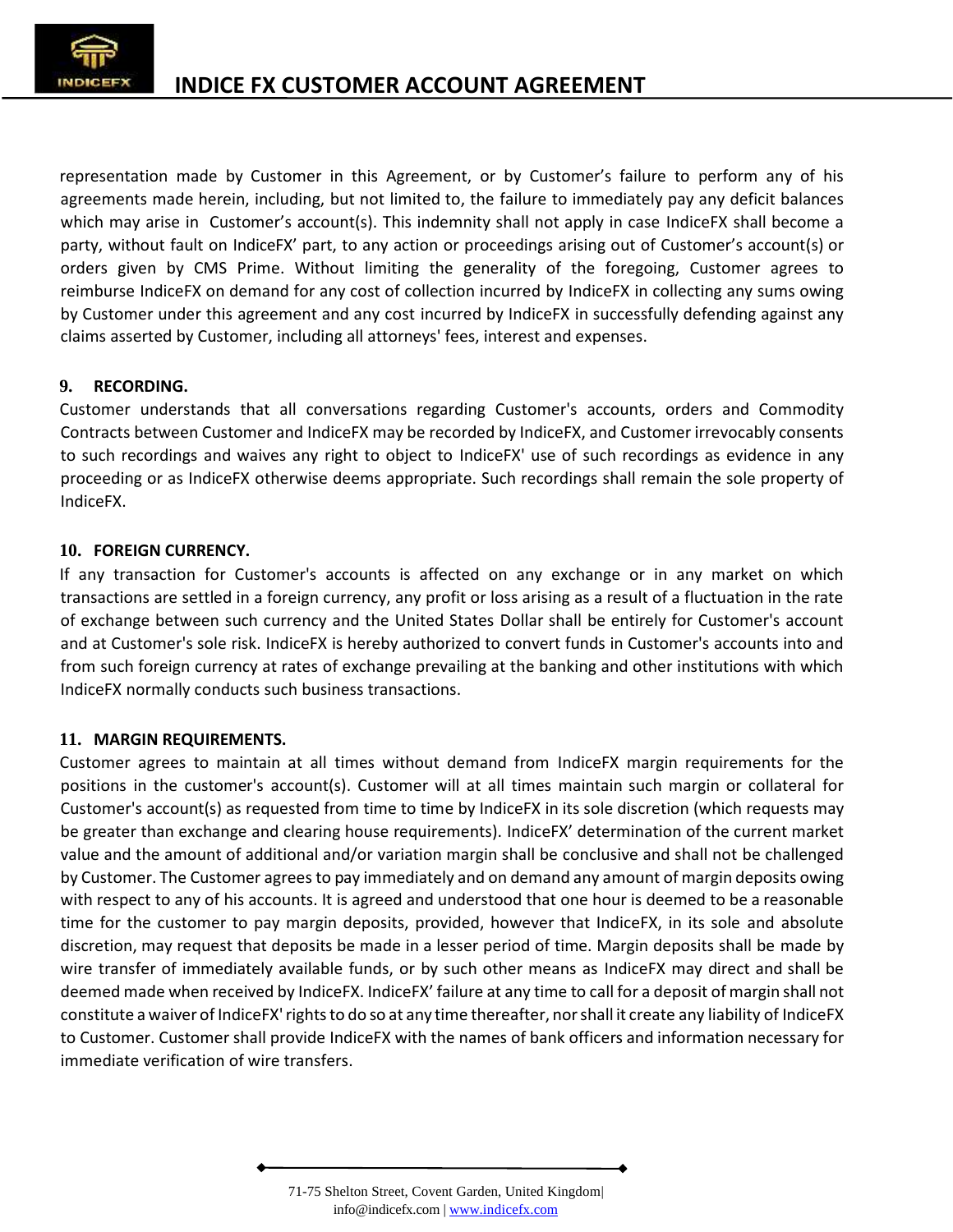

# **12. LIQUIDATION OF POSITIONS.**

In the event that (a) Customer shall fail to timely deposit or maintain margin or any amount hereunder; (b) Customer (if an individual) shall die or be judicially declared incompetent or (if an entity) shall be dissolved or otherwise terminated; (c) a proceeding under the Bankruptcy Act, an assignment for the benefit of creditors, or an application for a receiver, custodian, or trustee shall be filed or applied for by or against Customer; (d) attachment is levied against Customer's account; (e) the property deposited as collateral is determined by IndiceFX in its sole discretion, regardless of current market quotations, to be inadequate to properly secure the account; or (f) at any time IndiceFX deems it necessary for its protection for any reason whatsoever, IndiceFX may, in the manner it deems appropriate and without prior notice or demand, close out Customer's open positions in whole or in part, sell any or all of Customer's property held by IndiceFX, buy any securities, Commodity Contracts, or other property for Customer's account, and may cancel any outstanding open orders and commitments made by IndiceFX on behalf of Customer. Such sale, purchase or cancellation may be made at IndiceFX' discretion without advertising or notice to Customer or his personal representatives and without tender, demand for margin or payment, or call of any kind upon Customer. It is understood and agreed that IndiceFX has no duty and is not required to liquidate positions in Customer's account(s) and that the provisions of this paragraph are solely for the protection of IndiceFX. The proceeds of such transactions, if any, are to be applied first to reduce any indebtedness owing by Customer to Capita Market Solutions and thereafter to Customer's account. IndiceFX may purchase the whole orany part thereof free from any right of redemption. It is understood that a prior demand or call or prior notice of the time and place of such sale or purchase shall not be a waiver of IndiceFX' right to sell or buy without demand or notice as herein provided. Subject to applicable laws and rules, and in order to prevent non-permitted trading in debit/deficit accounts, profits on any trades executed without IndiceFX' express permission, for a Customer account that is debit/deficit at the time the order is placed, shall be for IndiceFX' account if IndiceFX in its discretion so elects. Losses on any such trades shall be jointly and severally borne by the Introducing Broker, if any, and the Customer. Customer shall remain liable for and pay IndiceFX the amount of any deficiency in any account of Customer with IndiceFX resulting from any transaction described above.

### **13. TRADING LIMITATIONS.**

IndiceFX at any time, in its sole discretion, may limit the number of positions, which Customer may maintain or acquire through IndiceFX, and IndiceFX is under no obligation to affect any transaction for Customer's accounts, which would create positions in excess of the limit which Capital Market

Solutions has set. Customer agrees not to exceed the position limits established for any contract market, whether acting alone or with others, and to promptly advise IndiceFX if Customer is required to file any reports on positions. IndiceFX also reserves the right to decline to accept any additional orders after the limit has been exceeded, and to liquidate all or part of the surpassed positions thereafter.

# **14. OPTION TRANSACTIONS.**

Customer understands that some exchange clearing houses have established exercise requirements for the tender of exercise instructions and that options will become worthless in the event that Customer does not deliver instructions by such expiration times. At least two business days prior to the first notice day in the case of long positions in futures or forward contracts, and at least two business days prior to the last trading day in the case of short positions in open futures or forward contracts or long and short positions in options,

<sup>71-75</sup> Shelton Street, Covent Garden, United Kingdom| info@indicefx.com | www.indicefx.com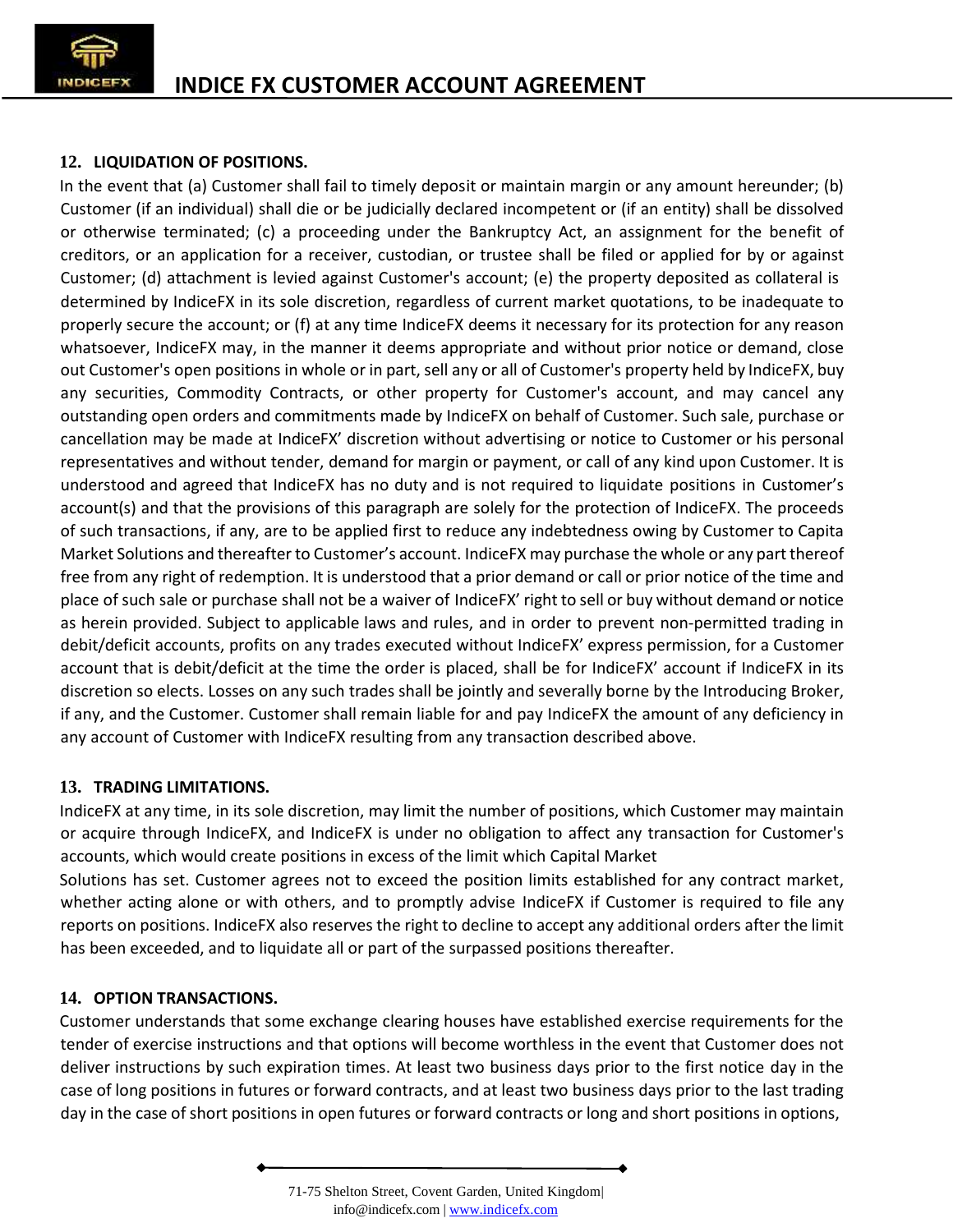

Customer agrees that Customer will either give IndiceFX instructions to liquidate or make or take delivery under such futures or forward contracts, or to liquidate, exercise, or allow the expiration of such options, and will deliver to IndiceFX sufficient funds and/or any documents required in connection with exercise or delivery. If such instructions or such funds and/or documents, with regard to option transactions, are not received by IndiceFX prior to the expiration of the option, IndiceFX may permit an option to expire. Customer also understands that certain exchanges and clearinghouses automatically exercise some "in the- money" options unless instructed otherwise. Customer acknowledges full responsibility for taking action either to exercise or to prevent exercise of an option contract, as the case may be; IndiceFX is not required to take any action with respect to an option, including without limitation any action to exercise a valuable option contract prior to its expiration or to prevent the automatic exercise of an option, except upon Customer's express instructions. Customer further understands that IndiceFX also has established exercise cut-off times which may be different from the times established by the contract markets in clearing houses. In the event that timely exercise and assignment instructions are not given, Customer hereby agrees to waive any and all claims for damage orloss Customer might have against IndiceFX arising out of the fact that an option was or was not exercised. Customer understands that IndiceFX randomly assigns exercise notices to Customers, that all short option positions are subject to assignment at any time, including positions established on the same day that exercises are assigned, and that exercise assignment notices are allocated randomly from among all Customers' short option positions which are subject to assignment.

## **15. SECURITY AGREEMENT.**

(a) All Commodity Contracts, funds, securities, and other property and assets in Customer's accounts or otherwise now or at any time in the future held by IndiceFX for any purpose, including safekeeping, are subject to a security interest, general lien and right to pledge, in IndiceFX' favor to secure any indebtedness at any time owing from Customer to IndiceFX or all claims IndiceFX may have against Customer, including any indebtedness resulting from any guarantee of a transaction or account by Customer or Customer's assumption of joint responsibility for any transaction or account. From time to time and without prior notice to Customer, IndiceFX reserves the right but may not be obliged to transfer interchangeably between and among any account of Customer maintained at IndiceFX any of Customer's funds (including segregated funds), securities, commodities, or other property for purposes of margin, reduction or satisfaction of any debit balance, or to setoff IndiceFX' claims or to setoff an debit and credit accounts of the Customer against each other irrespective of the currency of the accounts or the maturity dates of the claims or for any reason which IndiceFX deems appropriate in its sole discretion. In the event of a default on the part of Customer, IndiceFX shall be entitled to realize such assets as it deems fit. Within a reasonable time after any such transfer IndiceFX, will confirm the transfer in writing to Customer;

(b) Customer hereby grants to IndiceFX the right to pledge, replete, hypothecate, or invest either separately or with the property of other Customers, any securities or other property held by IndiceFX for the account of Customer or as collateral. Therefore, including without limitation to any exchange or clearing house through which trades of Customer are executed. IndiceFX shall be under no obligation to pay to Customer or account for any interest income, or benefit derived from such property and funds or to deliver the same securities or other property deposited with or received by IndiceFX for Customer. IndiceFX may deliver securities or other property of like or equivalent kind or amount; IndiceFX shall have the right to offset any amounts it holds for or owes to Customer against any debts or other amounts owed by

<sup>71-75</sup> Shelton Street, Covent Garden, United Kingdom| info@indicefx.com | www.indicefx.com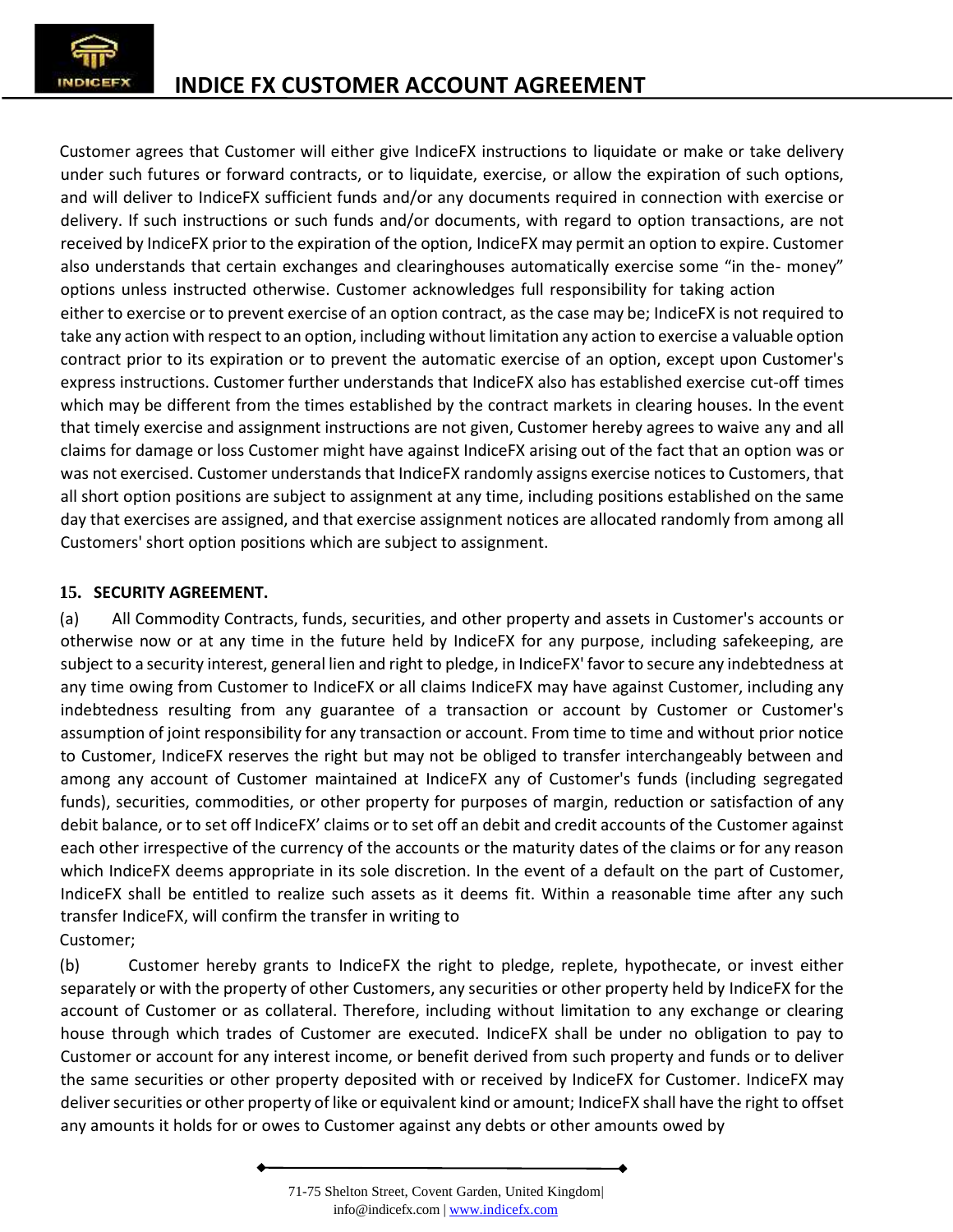

Customer to IndiceFX and in this respect, IndiceFX ishereby, authorized to sell and/or purchase any and all such Property without notice to satisfy such general lien and security interest. The Customer hereby appoints IndiceFX, as Customer's attorney-in-fact with power of substitution to execute any documents for the perfection or registration of such general and security interest.

## **15. AUTHORITY TO TRANSFER ACCOUNTS.**

Until further notice in writing from the Customer, IndiceFX ishereby authorized at any time, without prior notice to the Customer, to transfer from any account or accounts of the Customer maintained at IndiceFX or any exchange member through which IndiceFX clears customer transactions, such excess funds, securities, commodities, commodity futures contracts, commodity options, and other property of the Customer as in IndiceFX' sole judgment and absolute discretion are required for margin in any other such account or accounts or to reduce or satisfy any debit balances in any other account or accounts. IndiceFX is further authorized to liquidate any property held in any such account or accounts of the Customer whenever, in IndiceFX' sole judgment, such liquidation is necessary in order to effectuate the above authorized transfer and application of property. Within a reasonable time after making any such transfer or Application, IndiceFX will confirm the same in writing to Customer.

## **16. ORAL, TELEPHONIC AND ELECTRONIC ORDERS.**

CMS Prime is hereby authorized to accept oral, telephonic, facsimile or electronic (if Online Trading Agreement has been executed) orders as Customer or Customer's authorized agent may give for transactions in Customer's account(s). Customer hereby waives any defense that order was not in writing or evidenced by a memorandum in writing.

# **17. JOINT ACCOUNT(S).**

Where the account is held by more than one person or entity, all of the joint owners agree to be jointly and severally liable for the obligations assumed in this Agreement. Any one or more of the Joint Owners shall have full and unrestricted authority to act on behalf of the joint account(s) and to fully operate the same as if he/she alone were interested therein, all without notice to others interested in said account(s) and all for account(s) and risk of all Joint Owners. Upon the death of any of the Joint Owners (which shall be promptly advised to IndiceFX in writing with a copy of the death certificate) IndiceFX will liquidate all positions and will separate the joint account(s) into equal shares. IndiceFX shall be held harmless from any liability toward the Joint Owners incurred by the individual signature of any one of them, without IndiceFX being required to seek the consent of any one of the other Joint Owners.

### **NON-EXECUTION OR WRONG EXECUTION.**

In the event of loss or damage imputable to the non-execution or wrong execution of instructions, IndiceFX shall only be liable for loss of interest, unless IndiceFX has been expressly notified in writing, in a particular case, of the risk of more extensive damage.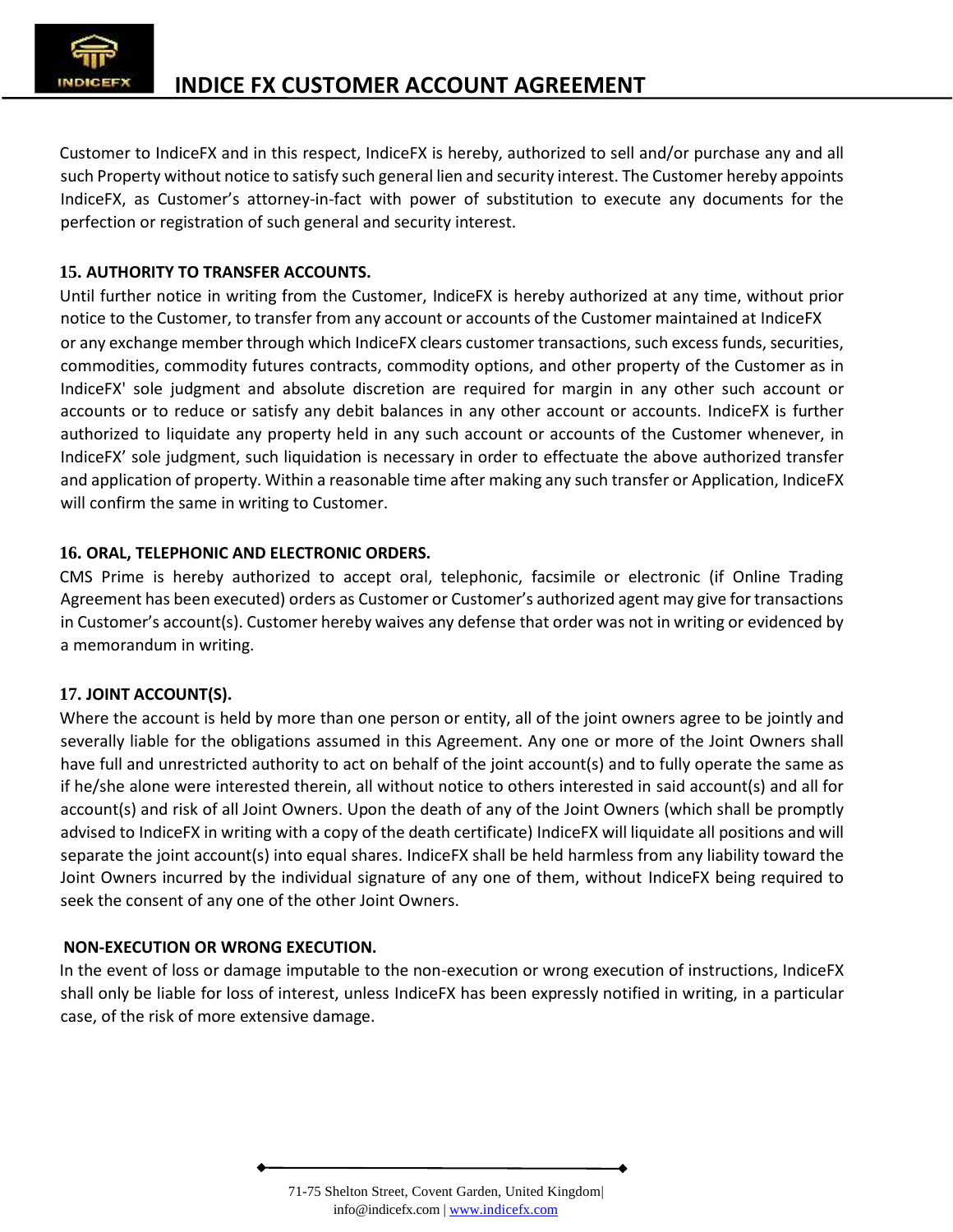

## **18. RIGHT TO LIMIT POSITIONS.**

It is agreed that IndiceFX has the sole and absolute discretion and the right to limit positions in Customer's account(s), to decline to accept any orders and to require that Customer's account(s) be transferred to another firm. It is further agreed that should Customer not promptly transfer Customer's positions upon IndiceFX' demand, IndiceFX reserves the right but may not be obliged to liquidate positions in Customer's account(s) at its sole and absolute discretion.

## **19. NOTICES AND COMMUNICATIONS.**

Customer shall make all payments, except with regard to wire transfers mentioned above, and deliver all notices and communications to the address that IndiceFX shall from time to time specify. All communications from IndiceFX to Customer may be sent to the Customer at the address indicated on the Customer Information Sheet or to such other address as Customer hereafter directs in writing. Confirmations of trades, statements of account(s), margin calls, and any other written notices shall be binding on Customer for all purposes, unless Customer calls any error therein to IndiceFX' attention in writing (a) prior to the start of business on the business day next following notification, in the case of margin calls and reports of executions and (b) within 24 hours of delivery to Customer, in the case of statements of account(s) and any written notices (other than trade confirmations or margin calls) or demands. Beyond the prescribed period in (a) and (b) above, all such confirmations communications, statements of account(s), notifications and other notices of debits and credits issued by IndiceFX shall be deemed for all intends and purposes to have been accepted by Customer and shall be conclusive and not subject to any challenge or review whatsoever. Express or tacit approval of the above on the part of the Customer shall be deemed to include approval of all items, transactions, and entries relating to or contained in such documents. None of these provisions, however, will prevent IndiceFX, upon discovery of any error or omission, from correcting it. The parties agree that such errors, whether resulting in profit or loss, will be corrected in Customer's account, will be credited or debited so that it is in the same position it would have been in if the error had not occurred. Whenever a correction is made, IndiceFX will promptly make written or oral notification to Customer. All communications, whether by mail, telex, courier, telephone, telegraph, messenger, facsimile, or otherwise (in the case of mailed notices), or communicated (in the case of telephone notices), sent to Customer at Customer's or agent's address (or telephone number) as given to IndiceFX from time to time shall constitute personal delivery to Customer whether or not actually received by Customer, and Customer hereby waives all claims resulting from failure to receive such communications, provided that notices to IndiceFX shall be effective only upon their actual receipt by IndiceFX.

### **20. PRINTED MEDIA STORAGE.**

Customer acknowledges and agrees that IndiceFX may reduce all documentation evidencing Customer's account, including the original signed documents executed by Customer in the opening of such Customer's account with IndiceFX, utilizing a printed media storage device such as micro-fiche oroptical disc imaging or other similar device. Customer agrees to permit the records stored by such printed media storage method to serve as a complete, true and genuine record of such Customer's account documents and signatures.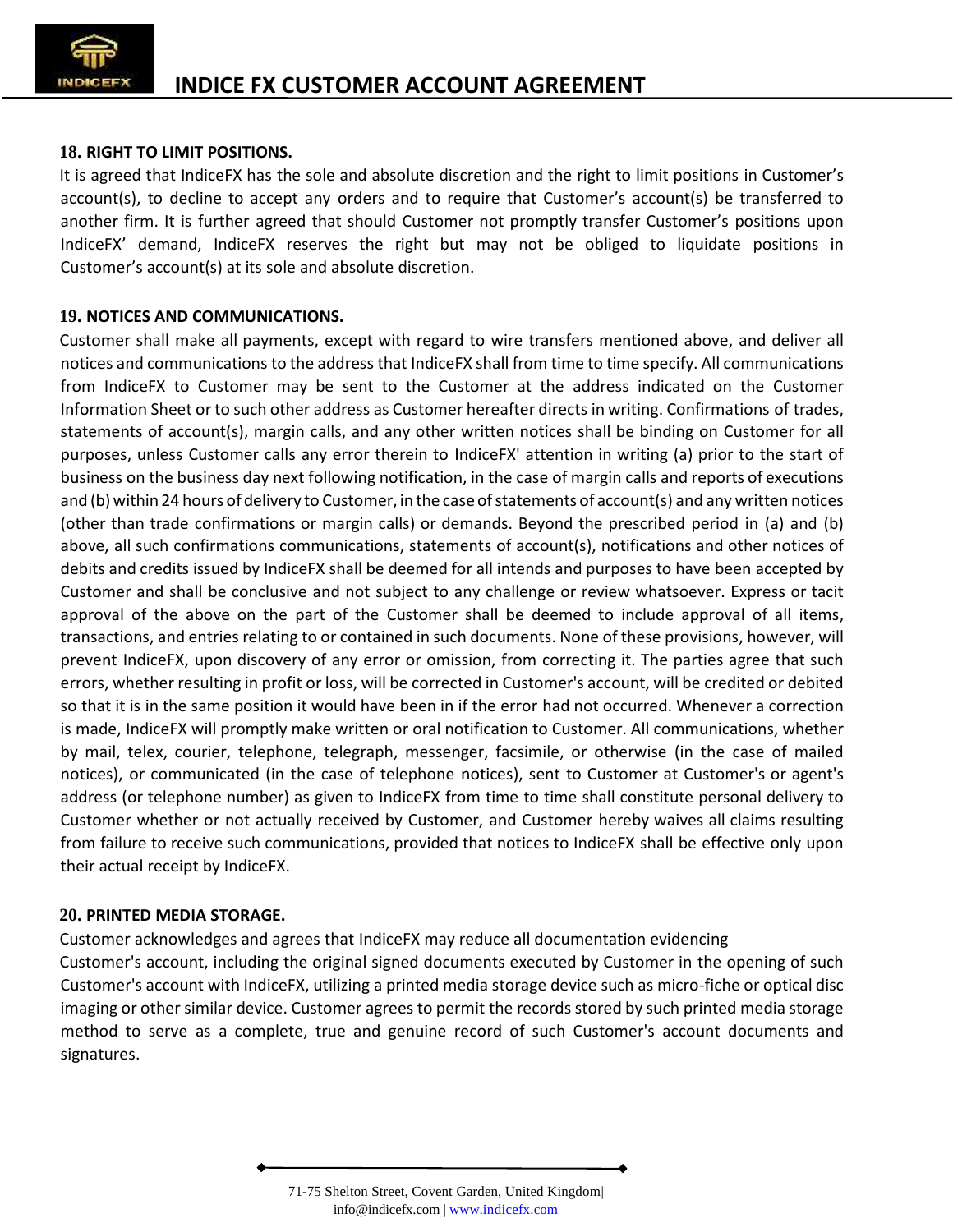

# **21. REPRESENTATIONS.**

Customer represents that (a) (if an individual) he is of the age of majority, of sound mind, and authorized to open accounts and enter into this Agreement and to effectuate transactions in Commodity Contracts as contemplated hereby; (b) (if an entity) Customer is validly existing and empowered to enter into this Agreement and to effect transactions in Commodity Contracts as contemplated hereby; (c) the statements and financial information contained on Customer's Account Application submitted herewith are true and correct; and (d) no person or entity has any interest in or control of the account to which this agreement pertains except as Disclosed in the Customer's Account Application. Customer further represents that, except as heretofore disclosed to IndiceFX in writing, he is not an officer or employee of any exchange, board of trade, clearing house, or an employee or affiliate of any futures commission merchant, or an introducing broker, or an officer, partner, director, or employee of any securities broker or dealer. Customer agrees to notify IndiceFX immediately in writing in the event Customer's circumstances, based on which the representations were made, are charged, and further agrees to furnish promptly such other information concerning Customer as IndiceFX may reasonably request. Customer further represents that he/she is the sole owner of the account(s) and that no person, except as disclosed herein, has any interest therein. Customer further represents that the funds deposited into Customer's account are Customer's own funds and that no funds from any other person or entity will be deposited into Customer's account.

## **22. INTRODUCING BROKER.**

Customer acknowledges that IndiceFX is not responsible for the conduct, representations and statements of the introducing broker or its associated persons in the handling of Customer's account. Customer agrees to waive any claims Customer may have against IndiceFX, and to indemnify and hold IndiceFX harmless for any actions or omissions of the introducing broker or its associated persons.

# **23. CONFLICTS OF INTEREST.**

IndiceFX may execute Commodity Contracts for Customer's account(s) either as principal or broker. As broker, IndiceFX will execute transaction similar to Customer's transaction with another market participant in the financial market. As principal IndiceFX may not execute transaction similar to Customer in the financial market and hold the opposing transaction in IndiceFX' inventory of Commodity Contracts. As a result of acting as principal Customer should realize that IndiceFX may be acting as your counter party and that IndiceFX may be placed in such a position that a conflict of duty occurs. IndiceFX, its Associates or other persons connected with IndiceFX may have an interest, relationship or arrangement that is material in relation to any Commodity Contract affected under this Agreement. By entering into this Agreement, the Customer agrees that IndiceFX may transact such business without prior reference to the Customer. In addition, IndiceFX may provide advice and other services to third parties whose interests may be in conflict or competition with the Customer's interests. IndiceFX, its Associates and the employees of any of them may take positions opposite to the Customer or may be in competition with the Customer to acquire the same or a similar Position. IndiceFX will not deliberately favor any person over the Customer but will not be responsible for any loss this may result from such competition.

<sup>71-75</sup> Shelton Street, Covent Garden, United Kingdom| info@indicefx.com | www.indicefx.com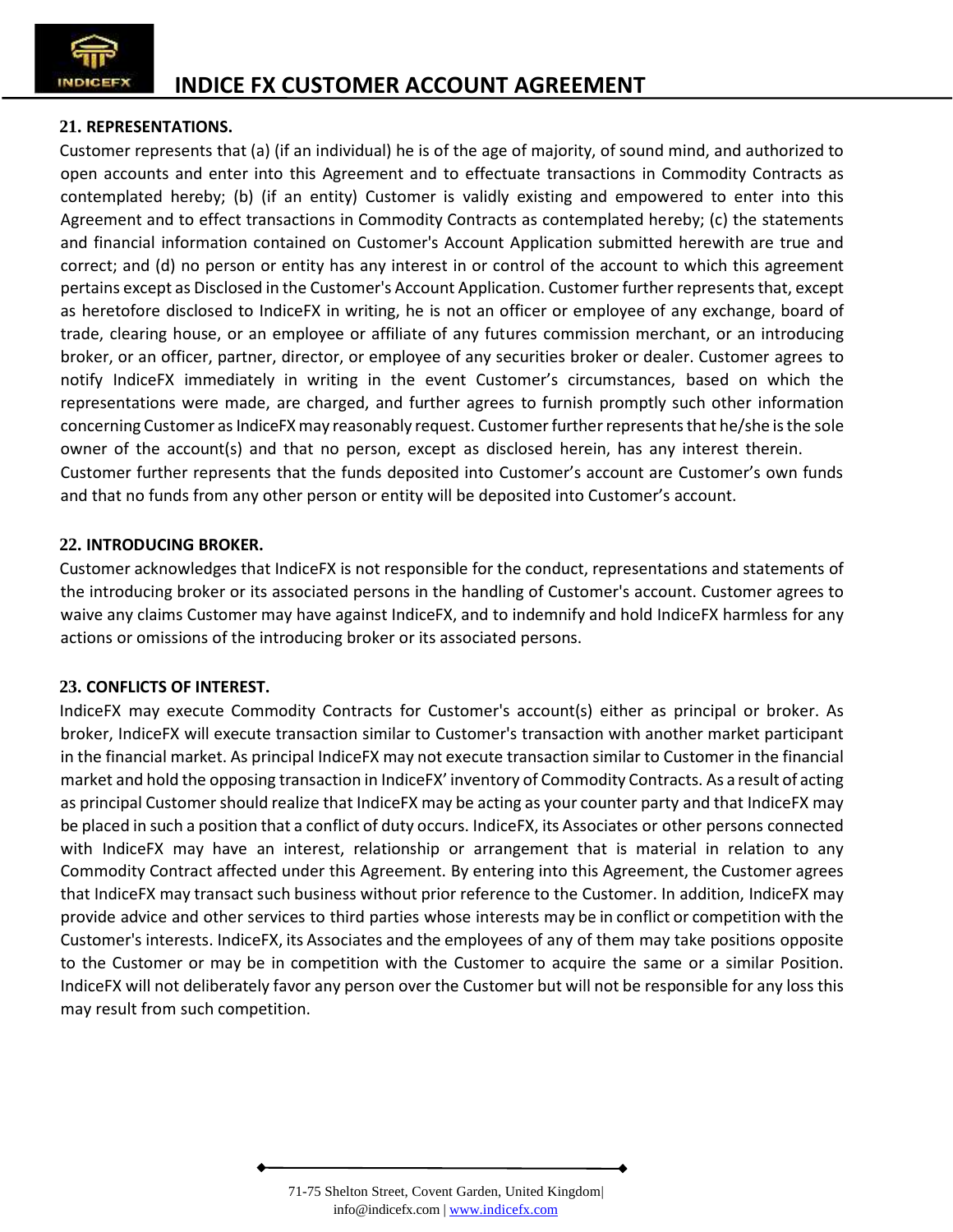### **24. BINDING EFFECT OF AGREEMENT.**

This agreement shall be binding upon and inure to the benefit of IndiceFX, its successors and assigns, and Customer's heirs, executors, administrators, legatees, successors, personal representatives and assigns. Upon the death of the Customer or the dissolution, bankruptcy, or liquidation of a legal entity customer, IndiceFX may cancel or complete any open orders for the sale of any commodities. IB FX Ltd may place orders for the sale of commodities which IndiceFX may be carrying for the Customer, buy any commodities of which Customer's account(s) may be short, or any part thereof, under the same terms and conditions as hereinabove stated, though Customer was alive and competent, without any prior notice to Customer's heirs, executors, administrators and liquidators as the case may be.

### **25. LIABILITY FOR ACCOUNT(S).**

Customer hereby acknowledge that Customer shall at all times be solely liable for all losses in Customer's account(s) whether or not account(s) is/are liquidated and for any debts and deficiencies including, but not limited to, interest, costs, expenses and attorneys' fees, including all debts and deficiencies resulting from a liquidation of Customer's account(s).

#### **26. AMENDMENTS TO AGREEMENT.**

No provisions of this agreement can be amended or waived except in writing duly signed by a registered Principal of IndiceFX. No oral agreements or instructions contrary to any provisions of this Agreement shall be recognized or enforceable. Customer agrees to be bound by any amendments to this Agreement which Customer have not objected to in writing within three business days after receipt thereof. The failure of IndiceFX to enforce, at any time, any provision of this Agreement shall not be construed to be a waiver of such provision and shall not in any way affect the validity of this Agreement orthe right of IndiceFX thereafter to enforce each and every provision of this Agreement. No waiver or amendment shall be implied from IndiceFX' conduct, action or inaction.

### **27. TERMINATION OF THE BUSINESS RELATIONS.**

Either party has the right to terminate this Agreement at any time by giving written notice to the other party. Notice of termination will be effective upon Capita Market Solutions upon the receipt of the notice on any business day. Termination will not affect any legal rights or obligations that have been created. Upon termination, all outstanding contracts and Positions will be liquidated and any balance thereafter remaining in Customer's Account will be repaid to Customer by wire transfer not later than four working days after the Agreement terminates.

#### **28. FORCE MAJEURE EVENTS.**

IndiceFX may, in its reasonable opinion, determine that an emergency or an exceptional market condition exists (a "Force Majeure Event"). A Force Majeure Event shall include, but is not limited to, the following: A) Any act, event or occurrence (including without limitation any disturbance, strike, riot or commotion, Interruption or power supply or electronic or communication equipment failure) which, in IndiceFX´ opinion, prevents it from maintaining an orderly market in one or more of the investments in respects of which it ordinarily deals in Commodity Contracts; B) The suspension or closure of any market or the abandonment or failure of any event upon which IndiceFX bases, or to which IndiceFX in any way relates, its quote, or the imposition of limits or special or unusual terms on the trading in any such market or on

<sup>71-75</sup> Shelton Street, Covent Garden, United Kingdom| info@indicefx.com | www.indicefx.com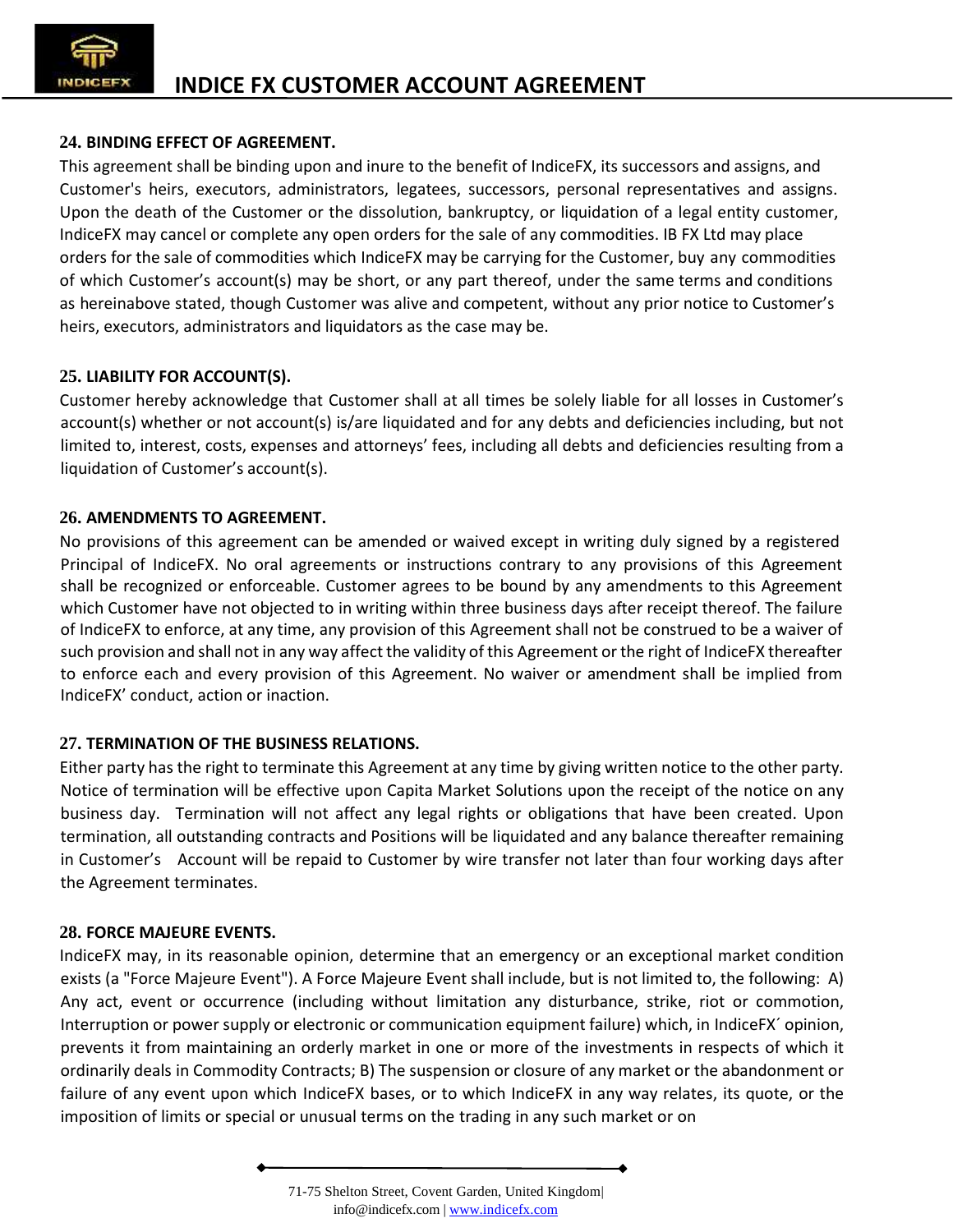

any such event; C) The occurrence of an excessive movement in the level of any Commodity Contract and/or the underlying market Or IndiceFX´ anticipation (acting reasonably) of the occurrence of such movements. If IndiceFX determines that a Force Majeure Event exists, IndiceFX may in its absolute discretion without notice and at any time take one or more of the following steps:

A) Increase Customer's deposit requirements; B) Close any or all of the customer ´s open Commodity Contracts at such closing level as IndiceFX reasonably believes to be appropriate;

C) Suspend or modify the application of all or any of the terms of this agreement to the extent that the Force Majeure Event makes it impossible or impracticable for IndiceFX to comply with the term or terms in question; or Alter the last time for trading for particular Commodity Contract.

## **30. ENTIRE AGREEMENT.**

This Agreement constitutes the entire understandings among the parties with respect to the subject matter hereof. Whenever possible, each portion of this Agreement should be interpreted in such a manner to be valid and effective under applicable law, but if any provision of this Agreement shall be prohibited by or invalid under such law, such Provision shall be ineffective to the extent of such prohibition or invalidity without invalidating the remainder of such provisions or remaining provisions of this Agreement.

## **31. HEADINGS.**

The headings of each provision are for descriptive purposes only and shall not be deemed to modify or qualify any of the rights or obligations set forth in each provision.

# **32. GOVERNING LAW.**

This Agreement has been made and delivered at Belize. This Agreement its interpretation, construction, implementation, enforcement and the relations between Customer and IndiceFX shall be governed and construed in all respects by the substantive laws of the country of Belize. Customer may bring arising out of transactions under this agreement no action, regardless of form, more than three months after the cause of action arose.

# **33. JURISDICTION.**

All actions, disputes, claims, demands or proceedings arising directly or indirectly in connection with, out of, or related to or from this Agreement and the relationships between the parties hereto or from any other agreement between IndiceFX and Customer, or any orders entered or transactions effected for Customer's account(s) whether or not initiated by IndiceFX , shall be adjudicated only in the courts whose seat is within the City of Belize City, Belize, and Customer hereby specifically consents and submits to the jurisdiction of any state or federal court located within the City of Belize City, Belize. Customer waives any claim Customer may have that:

A) Customer is not personally subject to the jurisdiction of any state or federal court located within Belize,

- B) Any action, suit or proceedings is brought in an inconvenient forum,
- C) The venue of any such suit, action or proceeding is improper,
- D) The consent or the Customer Agreement between Customer and IndiceFX may not be enforced in or by such court in Belize.

<sup>71-75</sup> Shelton Street, Covent Garden, United Kingdom| info@indicefx.com | www.indicefx.com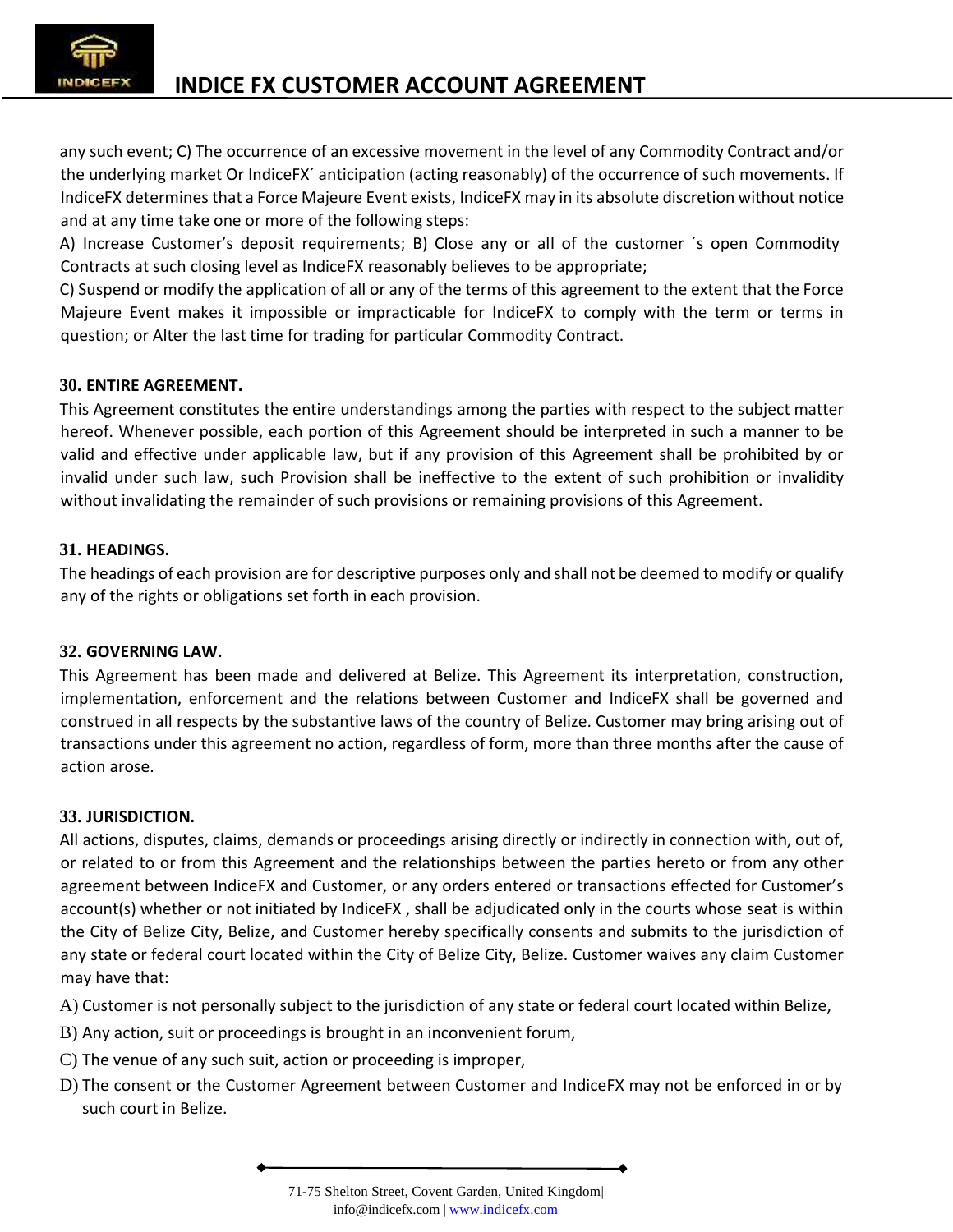

BY SIGNING THIS AGREEMENT CONTAINING THIS CONSENT TO JURISDICTION, CUSTOMER ACKNOWLEDGES ASSENT TO JURISDICTION AS SET FORTH ABOVE AND FURTHER ACKNOWLEDGES THAT THESE CLAUSES WERE FREELY AND KNOWINGLY NEGOTIATED BETWEEN THE PARTIES.

## **34. ACCEPTANCE OF AGREEMENT.**

This agreement shall constitute an effective contract between IndiceFX and Customer upon acceptance by an authorized officer of IndiceFX.

## **35. MULTIPLE ACCOUNTS.**

Customer agrees that IndiceFX may, from time to time, change the account number assigned to any account covered by this agreement, and that this agreement shall remain in full force and effect. Customer agrees further that this account, if closed and reopened, as well as all additional accounts opened in Customer's name at IndiceFX, shall be covered by this same agreement with the exception of any account for which a new customer agreement is signed.

## **36. ASSIGNMENT.**

This Agreement shall endure to the benefit of IndiceFX and its successors and assigns. IndiceFX may assign Customer's account to another commodity principal by notifying Customer of the date and name of the intended assignee ten (10) days prior to the assignment. Unless Customer objects to the assignment in writing prior to the scheduled date for assignment, the assignment will be binding on Customer. It is agreed that Customer's rights and obligations under this Agreement shall not be assigned, transferred, sold or otherwise conveyed by Customer without the prior written consent of IndiceFX and such attempted assignment, transfer, sale or conveyance shall be null and void and of No force or effect.

### **37. PRIVACY POLICY.**

IndiceFX lays great emphasis on keeping the information shared by our website users and visitors private and confidential. The use of the data you share with us will be governed by this Privacy Policy. IndiceFX adheres to the data protection provisions as mentioned under International Laws. In order to consider the conditions and threats posed by the changing operations, technologies, practices and legislations, we will review this Policy Statement and update it with required information with notification.

When you apply for opening IndiceFX trading account, we require certain information in order to process the request. This information may include personal and financial details, such as, name, address and contact number, date of birth, employment details, liabilities and assets. To improve your trading experience we may require further information. Sometimes the law may require us to hold some information about our customers. In such cases we obtain the information through our application forms and other information through request forms.

<sup>71-75</sup> Shelton Street, Covent Garden, United Kingdom| info@indicefx.com | www.indicefx.com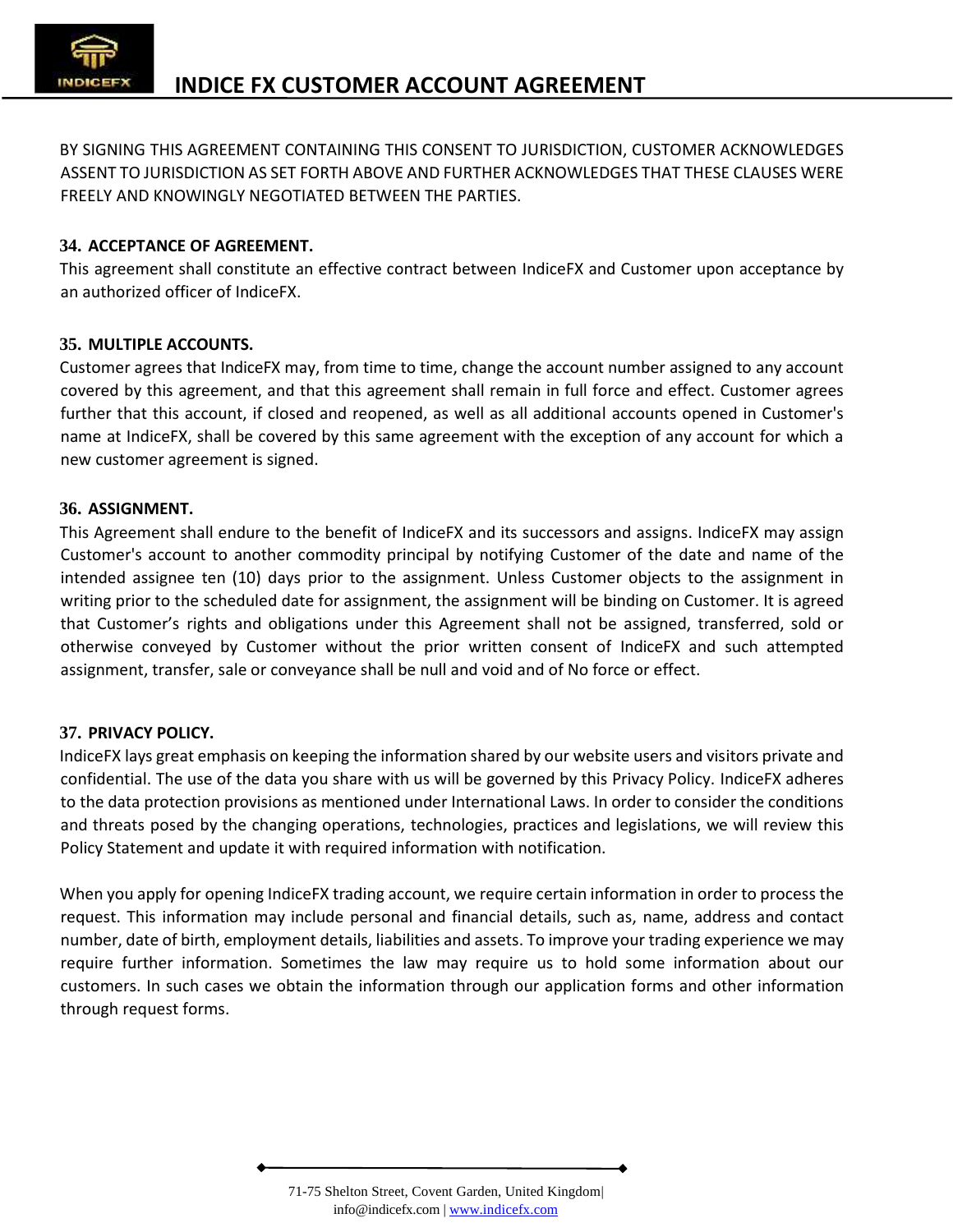IndiceFX may collect the following information but not limited to:

- Personal Details through Forms
- Financial Details through Forms and Record of Services Rendered
- Information about a Trader's Usage Pattern of Our Website and Trading Platforms
- A Record of Your Trading Activities

The trader information IndiceFX holds is used for but not limited to:

- Creating and Handling Your Account;
- Reviewing Your Current Requirements;
- Enhancing Our Platforms, Services and Customer Support Services;
- Keeping You Up to Date with Trading Info and Advices about Better Opportunities

On the basis of the product or service concerned and with regard to particular restrictions on sensitive information,

IndiceFX may disclose information about traders to Specialists, Experts, Service Providers and Advisers Contracted by Us for Administrative, Insurance, Financial Research or Similar Assistance, Introducing Brokers (IBs) Who We Share A Working Relationship, Courts, Credit Providers, Tribunals or Regulatory Authorities Authorized by the Law, Reference or Credit Reporting Agencies, Individuals Authorized By the Trader Whose Information Is Being Shared.

If you are not willing to share any information with the mentioned agencies and service providers, please send us a written message. In such a situation, we will withdraw your information from the data pool and consequently withdraw related services. If there is a change in your personal details you may email the new information to IndiceFX at support@cm4x.com as soon as possible. As per your instructions, IndiceFX will update your personal details. However, please note that the action we take will also need to be consistent with the regulations that govern our data collection and protection practices.

When you open a IndiceFX trading account and access it through your browser, there will arise a need to enable cookie acceptance. Cookies or small packets of information received by your computer and contain a unique identification number. They are used by our platforms and services for preparing the browser for your use, requirements and preferences. This helps IndiceFX to enhance your trading experience when you use our services. Cookies also play an important role in the security of various sections of our online services. You will not be able to view the secure parts of the IndiceFX website without cookies.

As per the data protection laws that govern the IndiceFX trading services, all traders are entitled to obtain personal information regarding them from IndiceFX and inform us about any inaccuracy perceived. If you wish to make an enquiry, you may email us at support@cm4x.com. If there are no legal restrictions on sharing the information we will acknowledge and execute your request within 40 working days of your request. You may have to bear the cost regarding the finding, reviewing and sending across the material requested. IndiceFX reserves the right to modify this policy as deemed fit at any time and as per. The latest privacy policy will always be available at this link: http://cmsprime.com